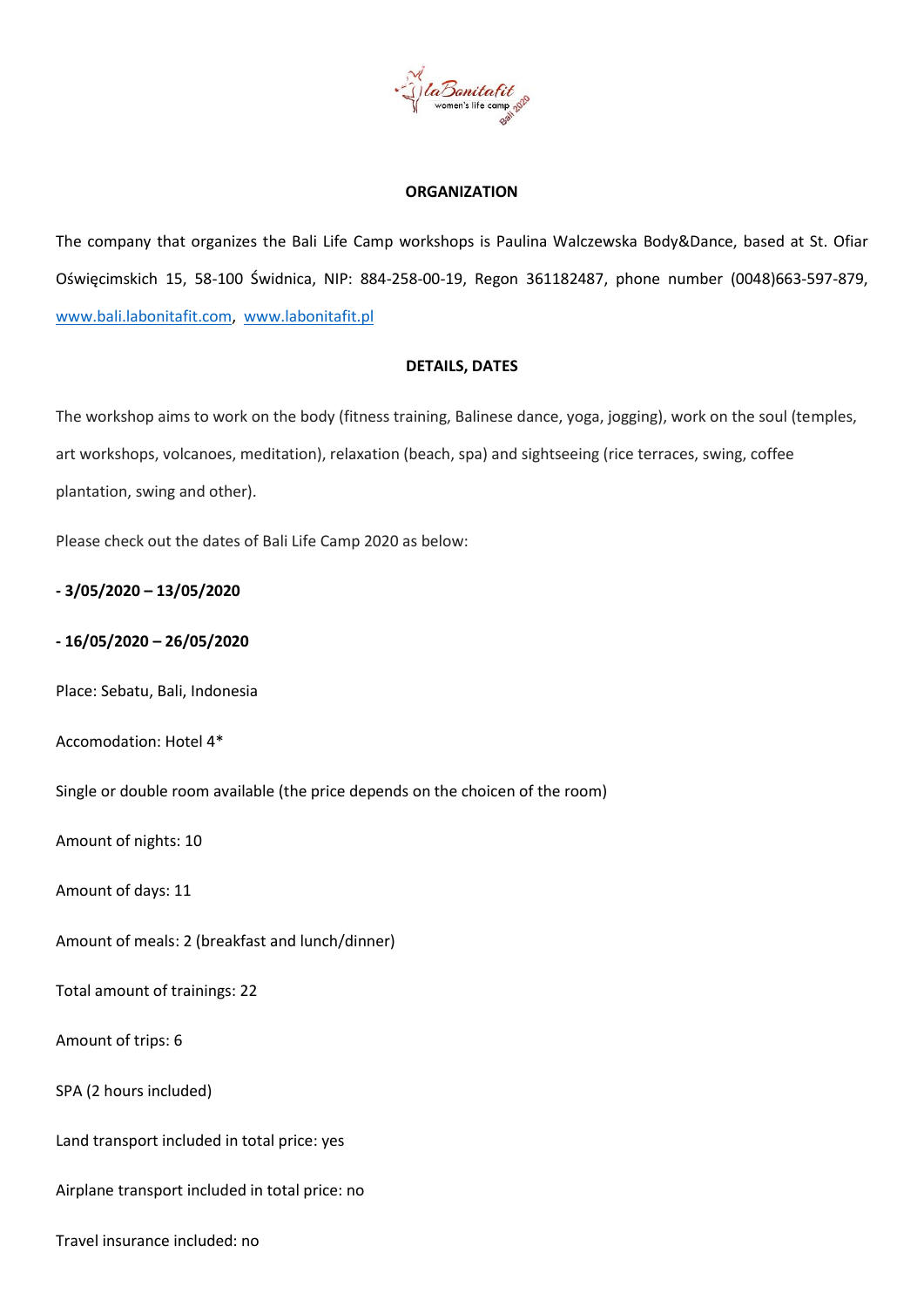The total price includes accomodation for 10 nights, two meals per day, all planed attractions, trainings, SPA and land transport.

# **SCHEDULE**

| <b>WOMEN'S LIFE CAMP BALI 2020</b> |                                                                           |                                                |                                                             |                                                                |                                                  |                                                        |                                      |                                                                  |                                                     |                                               |                                   |
|------------------------------------|---------------------------------------------------------------------------|------------------------------------------------|-------------------------------------------------------------|----------------------------------------------------------------|--------------------------------------------------|--------------------------------------------------------|--------------------------------------|------------------------------------------------------------------|-----------------------------------------------------|-----------------------------------------------|-----------------------------------|
|                                    | <b>CHECK-IN DAY</b>                                                       | <b>DAY II</b>                                  | <b>DAY III</b>                                              | <b>DAY IV</b>                                                  | DAY V                                            | <b>DAY VI</b>                                          | <b>DAY VII</b>                       | <b>DAY VIII</b>                                                  | <b>DAY IX</b>                                       | DAY X                                         | DAY XI / CHECK-<br>OUT            |
| 07:00                              |                                                                           | YOGA                                           | <b>JOGGING</b>                                              | YOGA                                                           | <b>JOGGING</b>                                   | YOGA IN<br>THE TEMPLE                                  | SUNRISE<br>VOLCANOES<br>TRAINING     | <b>JOGGING</b>                                                   | YOGA                                                | <b>JOGGING</b>                                | <b>STRECHING</b>                  |
| 08:30                              |                                                                           | <b>BREAKFAST</b>                               | <b>BREAKFAST</b>                                            | <b>BREAKFAST</b>                                               | <b>BREAKFAST</b>                                 | <b>BREAKFAST</b>                                       | <b>BREAKFAST</b>                     | <b>BREAKFAST</b>                                                 | BREAKFAST                                           | <b>BREAKFAST</b>                              | <b>BREAKFAST</b>                  |
| 09:30                              | <b>WALK</b><br><b>TIME</b>                                                | <b>MORNING</b>                                 | TRIP TO RICE<br>TARRACES,<br>SWING,<br>COFFEE<br>PLANTATION | <b>TRAINING AT</b><br>THE VIRGIN<br><b>BEACH, FREE</b><br>TIME | BALINESE<br>DANCE<br>WORKSHOP                    | <b>FITNESS</b><br>CLASS                                | <b>FITNESS CLASS</b>                 | BALINESE<br><b>CULTURE</b><br><b>WORKSHOP</b>                    | <b>FITNESS CLASS</b>                                | <b>FITNESS CLASS</b>                          |                                   |
| 11:00                              |                                                                           | SWIMMING<br>POOL/FREE                          |                                                             |                                                                |                                                  |                                                        |                                      | <b>HOLY WATER</b><br>CEREMONY                                    | TRIP TO<br>WATERFALLS                               | SWIMMING<br>POOL/FREE TIME                    |                                   |
| 12:30                              | <b>TRANSFER FROM</b><br>THE AIRPORT,<br>WELCOME DINNER,<br>ORGANIZATIONAL | <b>FITNESS CLASS</b>                           |                                                             |                                                                |                                                  | SWIMMING<br>POOL/FREE<br>TIME                          | SWIMMING<br>POOL/FREE<br>TIME        |                                                                  |                                                     |                                               |                                   |
| 14:00                              | MEETING                                                                   | LUNCH AT THE<br><b>RESORT</b>                  | LUNCH AT<br>THE COFFEE<br>PLANTATION<br>(NOT<br>INCLUDED)   | LUNCH ON<br>THE BEACH<br>(NOT<br>INCLUDED)                     | LUNCH AT<br>THE STREET<br>FOOD (NOT<br>INCLUDED) | ART.<br><b>WORKSHOP</b><br>AT I MADE<br>ADA +<br>LUNCH | LUNCH AT THE<br><b>RESORT</b>        | LUNCH AT THE<br><b>RESORT</b>                                    | LUNCH AT<br><b>STREET FOOD</b><br>(NOT<br>INCLUDED) | LUNCH AT THE<br><b>RESORT</b>                 | TRANSFER TO THE<br><b>AIRPORT</b> |
| 16:30                              |                                                                           | <b>FITNESS CLASS</b><br>(TEMPLES)              | <b>FITNESS</b><br>CLASS                                     |                                                                | <b>FITNESS</b><br>CLASS                          | ART.<br>WORKSHOP<br>PART 2.                            | TRIP TO UBUD                         | <b>FITNESS CLASS</b><br>WITH BALINESE<br>GROUP                   | <b>FITNESS CLASS</b>                                | <b>RUNNING CLASS</b>                          |                                   |
| 18:30                              |                                                                           | <b>DINNER AT</b><br><b>STREET FOOD</b><br>(NOT | <b>DINNER AT</b><br>THE RESORT                              | <b>DINNER AT</b><br>THE RESORT                                 | <b>DINNER AT</b><br>THE RESORT                   | <b>DINNER AT</b><br>THE RESORT                         | <b>DINNER IN</b><br><b>UBUD (NOT</b> | <b>DINNER AT THE</b><br><b>LOCAL NIGHT</b><br><b>MARKET (NOT</b> | <b>DINNER AT</b><br>THE RESORT                      | BALINESE<br><b>CUISINE</b><br><b>WORKSHOP</b> |                                   |
| 19:30                              |                                                                           | INCLUDED)                                      |                                                             |                                                                | SPA                                              | SPA                                                    | INCLUDED)                            | INCLUDED)                                                        |                                                     | (DINNER<br>INCLUDED)                          |                                   |

\*Please be informed that the schedule can change a little.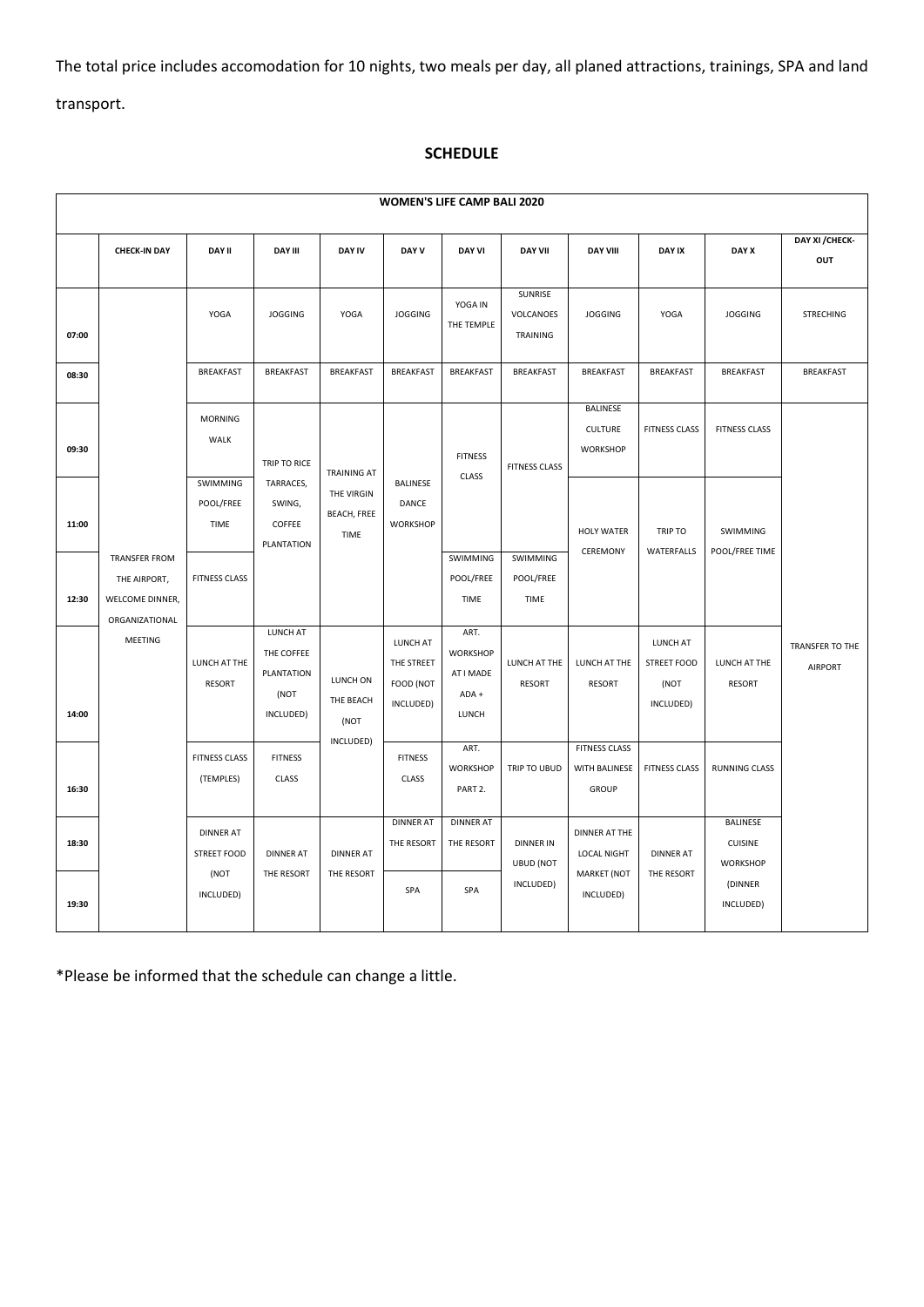### **3/05/2020 – 13/05/2020**

Place in a double room – 1520 \$

Single room - 1870 \$

## **16/05/2020 – 26/05/2020**

Place in a double room – 1520 \$

Single room - 1870 \$

#### **BOOKING**

To book your place please send an e-mail to **kontakt@labonitafit.com**, put on your name, surname, room option (single or double) and dates.

In a reverse e-mail you will get a contract to sign and all specific terms. Please sing all pages and send back a photo/scan of it. There you will find all payment details. The conformation of your booking is a moment when we will receive your payment due to the terms in the contract.

Please be informed, that we reserves the right to refuse a reservation if the available limit of person has been exhausted.

### **PAYMENT**

A deposit of 760 USD must be paid at the time of booking. The contract will be signed within 48 hours of the organizer receiving a bank transfer. The remaining part of the amount should be taken into account at least 40 days before the start of the workshop. The organizer offers the possibility of paying the all amount included in the contract within 24 hours from the date of the contract. For bookings less than 40 days prior to departure, the full amount must be paid within 24 hours of confirmation of the booking. If the above conditions are not available, the organizer reserves the right to cancel the unpaid reservation, and the deposit will not be refunded. The organizer is not a VAT payer. The buyer may request the Organizer to issue an invoice or bill, providing all necessary data. The invoice or bill will be sent by post to the e-mail address provided in the booking.